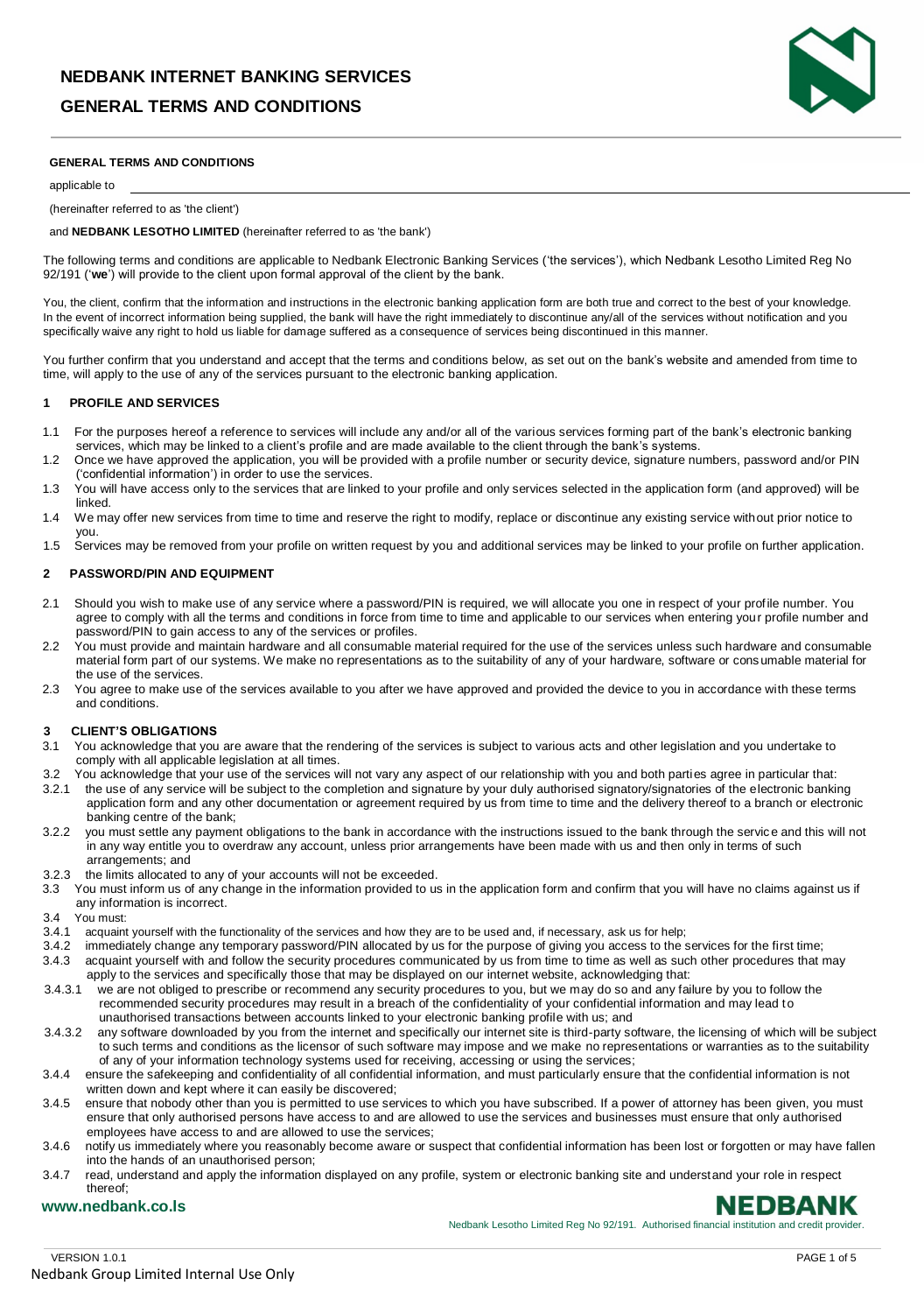### **NEDBANK INTERNET BANKING SERVICES**



### **GENERAL TERMS AND CONDITIONS**

- 3.4.8 ensure that you have current and updated antivirus software in place to prevent, detect and remove malicious computer viruses and acknowledge that undetected viruses may corrupt and/or destroy computer programs, applications, files and potentially computer hardware. Additionally you may unintentionally transmit the virus to other computers. We will not be held responsible for any computer virus that affects your computer or software while using the services; and
- 3.4.9 acquaint yourself with any specific terms and conditions of use that may exist in relation to any of the services and will be bound by such terms and conditions as though they form part of this document.
- 3.5 You may not:
- 3.5.1 cede or assign any of your rights under this agreement without our prior written consent;
- 3.5.2 operate or use the service in any manner that will prejudice us; and
- 3.5.3 use the services for any purpose that is unlawful or that is not permitted, whether expressly or implicitly, by these terms and conditions or by any applicable law or regulation. We reserve the right, subject to applicable law, to terminate the services and your right to the services at any time and for any reason, including, without limitation, if we in our sole judgement believe that you are or have been engaged in conduct or activities that violate any of the terms and condition or our rights or if you provided us with false or misleading information.
- 3.6 You understand and accept that you may only link a business account or an account requiring multiple signatures to the profile if you have submitted to us an original written resolution or power of attorney to this effect and you must ensure that no unauthorised persons have access to the services.
- 3.7 We will be entitled and authorised to debit your accounts with the amounts of the transactions effected through the services as well as to debit your accounts with the amount of any fees applicable to the services from time to time.

### **4 THE BANK'S OBLIGATIONS**

4.1 We will:

- 4.1.1 furnish you with temporary passwords/PINs on approving your use of the services offered in terms hereof; and
- 4.1.2 furnish you with replacement confidential information only on written notice that a password/PIN has been lost, forgotten or fallen into the wrong hands.
- 4.2 You acknowledge that:
- 4.2.1 we will not be required to inquire into the authority of any person who uses or has used the services or passwords/PINs, nor the validity of any information you gave us for the use of the services and we will be entitled to assume (unless we have been informed in writing to the contrary) that any person in possession of the confidential information is properly authorised to conduct any and all transactions through the services; 4.2.2 once we have received and implemented an instruction given by you in respect of the use of the services, you cannot countermand or amend
- such instruction, but must follow the procedures we prescribe from time to time in respect of the various services; and 4.2.3 if we are instructed in writing to stop a transaction, we will attempt to do so, but we will not be liable for any loss incurred, whether direct or
- consequential, if we fail to do so.

### **5 PAYMENTS AND TRANSFERS**

- 5.1 Once payment to a third party or a transfer transaction (a transfer between your linked accounts) has been processed, a confirmation reflecting that the payment or transfer has been processed will be available to you.
- 5.2 Payments may take up to three business days to be reflected on third-party accounts.

### **6 FAILED TRANSACTIONS**

If any transaction fails, including as a result of insufficient funds being available in your account or of a third-party account having been closed, we will not be held liable.

### **7 INDEMNITY**

- 7.1 You hereby waive your rights in respect of and indemnify us against any demand, claim or action relating to or in connection with the services, whether directly or indirectly, unless such demand, claim or action arose as a direct consequence of the gross negligence or wilful misconduct of the bank or any of its employees.
- 7.2 Any demand, claim or action arising against us in connection with the circumstances referred to in subclause 7.1 above will be limited to direct damages. Special or consequential damages are hereby specifically excluded.
- 7.3 Without limiting the generality of subclause 7.1, you specifically waive all your rights in relation to, and indemnify and hold us harmless from, all demands, claims, actions, losses, damages that may be brought against us or which you may suffer or incur arising out of:
- 7.3.1 any delay or failure by us to act on any instruction given by using the services;
- 7.3.2 any malfunction, failure or unavailability of any system, hardware, software or equipment;<br>7.3.3 any loss or destruction of any data nower failures or corruption of storage media:
- any loss or destruction of any data, power failures or corruption of storage media;
- 7.3.4 any natural phenomena, riots, acts of vandalism, sabotage, terrorism or any other event beyond our control;
- 7.3.5 any interruption or distortion of communication links or reliance by any person on incorrect, illegible, inaudible, incomplete or inaccurate information or data contained in any instructions received by us;
- 7.3.6 any use, misuse, abuse or possession of any third-party software, including, without limitation, any operating system software, browser software or any other software packages or programs;
- 7.3.7 any unauthorised access to your accounts or any breach of security or any destruction or accessing of your data or any destruction or theft of or damage to any of your equipment;
- 7.3.8 your divulging any confidential information and/or permitting unauthorised persons to have access to and/or use the services;
- 7.3.9 failure to adhere to any terms and conditions applicable to the services and/or the supply of incorrect information or the failure or unavailability of third-party facilities or systems or the inability of a third party to process a transaction;
- 7.3.10 confidential information/documentation requested by using the services coming to the knowledge of third parties; or
- 7.3.11 fraudulent, false or altered instructions given by using the services.

### **8 COPYRIGHT**

**www.nedbank.co.ls**

8.1 We will at all times retain our copyright in or licence to software as well as associated information and documentation belonging to us used in the provision of the services as well as in respect of any logos, trademarks or service marks used.

# **NEDBANK**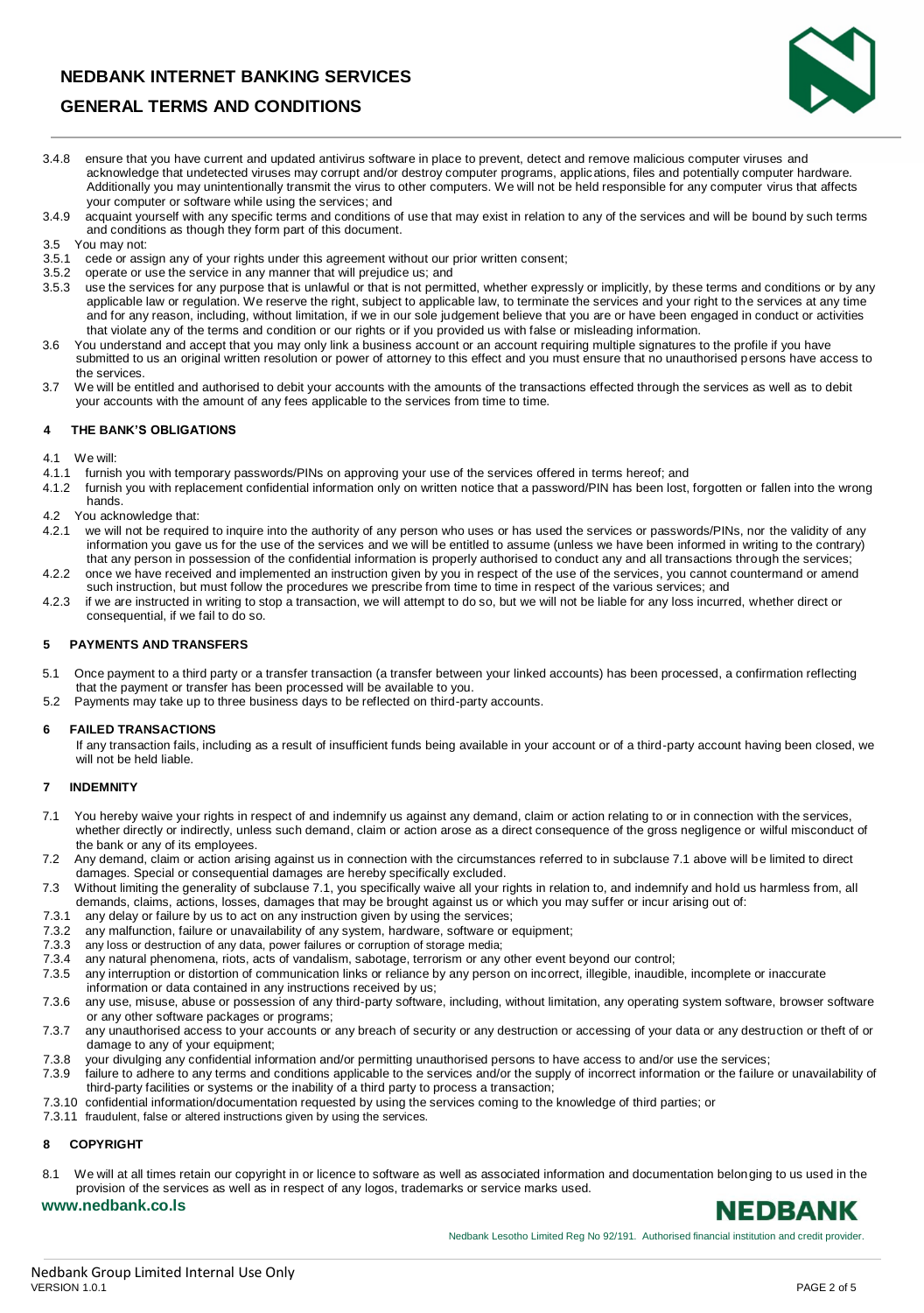### **NEDBANK INTERNET BANKING SERVICES**



### **GENERAL TERMS AND CONDITIONS**

- 8.2 You may not duplicate, reproduce or in any way tamper with the software and associated documents without our prior written consent.
- 8.3 In respect of third-party software we are not a party to any licence agreement entered into by you and the licensor and therefore make no warranties relating to such software, including, without limitation, warranties relating to the suitability for a particular purpose, security features or performance. You acknowledge that the use of such software will be at your own risk and indemnify us against and hold us harmless from any loss or damage you may suffer as a result of the use, abuse or possession of such software.
- 8.4 Furthermore, you understand that the use of such third-party software may be illegal in jurisdictions outside Lesotho and/or may infringe upon certain third-party intellectual property rights in such jurisdictions. You understand that, should you use any third-party software outside the boundaries of Lesotho, you must ascertain the legality of such use and obtain all necessary licences and permissions from the relevant parties. You accordingly indemnify us against and hold us harmless from any and all liability you may incur in this regard.

## **9 <b>DOMICILIUM AND NOTICES**<br>9.1 You choose as your *domicilius*

- 9.1 You choose as your *domicilium citandi et executandi* for the purpose of legal proceedings and for the purposes of giving or sending any notice provided for or necessary in terms of this agreement, the address given in the application form.
- 9.2 The address for the purposes hereof is: Physical: 117 Griffith Hill, Kingsway Street, Maseru, Lesotho Postal: PO Box 1001, Maseru, 100 Attention: Head: Legal and Governance
- 9.3 Any party may change its domicilium to any other physical address or fax number by written notice to the other party to that effect. Such change of address will be effective seven days after receipt of notice of the change of domicilium.
- 9.4 All notices to be given in terms of this agreement will:
- 9.4.1 be given in writing;<br>9.4.2 be delivered or ser
- 9.4.2 be delivered or sent by prepaid registered post;<br>9.4.3 if delivered, be presumed to have been received
- if delivered, be presumed to have been received on the date of delivery;
- 9.4.4 if sent by registered post, be presumed to have been received on the 10th business day following the date of posting, unless the contrary is proved.
- 9.5 Notwithstanding the above, any notice actually received by the party to whom the notice is addressed will be deemed to have been properly given and received, notwithstanding that such notice has not been given in accordance with the provisions of this clause.

### **10 PREPAID AND VALUE-ADDED SERVICES**

You must ensure that all information used when purchasing prepaid and using value-added services is accurate, as these are non-reversible.

### **11 SEND MONEY SERVICES**

You must ensure that all information provided when using Send Money to mobile number services is accurate, as these are non-reversible. For more information please refer to detailed terms and conditions hosted at [https://www.nedbank.co.ls/content/nedbank](https://www.nedbank.co.ls/content/nedbank-lesotho/desktop/lt/en/aboutus/legal/terms-and-conditions.html)[lesotho/desktop/lt/en/aboutus/legal/terms-and-conditions.html.](https://www.nedbank.co.ls/content/nedbank-lesotho/desktop/lt/en/aboutus/legal/terms-and-conditions.html)

### **12 GENERAL**

- 12.1 These terms and conditions govern the relationship between you and the bank in respect of the services. Should there, however, be a conflict between the provisions hereof and the provisions of any agreement relating to a specific service used by you, then the provisions of that agreement, only insofar as they conflict with the provisions hereof, will take precedence.
- 12.2 We may effect electronic funds transfers in respect of the accounts of which the numbers are provided in a payment instruction. **You acknowledge that we will not be obliged to verify the destination account numbers, parties' names or the amounts involved in any instruction, and if there is a discrepancy between the destination account number and the name of the party concerned, the destination account number will prevail.**
- 12.3 Notwithstanding the aforegoing terms and conditions, you acknowledge and accept that we may from time to time amend such terms and conditions insofar as they relate to your use of the services. In pursuance of the aforegoing you confirm that:
- 12.3.1 you are aware that all such changes will be reflected in the terms and conditions published on our internet site; and
- 12.3.2 by entering your confidential information to gain access to the services, you are bound by the terms and conditions in force at that point in time as they may appear on our internet site.
- 12.4 In this agreement, unless expressly indicated otherwise:
- 12.4.1 the singular will include the plural and vice versa;
- 12.4.2 natural persons will include created entities, whether incorporated or not; and
- 12.4.3 one gender includes the others.
- 12.5 This agreement will be interpreted in accordance with and governed by the laws of Lesotho, notwithstanding that any instruction emanated from outside the borders of Lesotho.

### **13 BREACH**

- 13.1 Should you breach any term or fail to perform any of your obligations in terms of this or any other agreement with us, we may, without notice, cancel this agreement and withdraw the services with immediate effect, without prejudice to our rights to recover:
- 13.1.1 any amounts due to us in terms of this agreement; and
- 13.1.2 any loss or damage suffered by us because of your breach of any term of this agreement or our cancellation of this agreement or the withdrawal of the services.

# **NEDBANK**

### **www.nedbank.co.ls**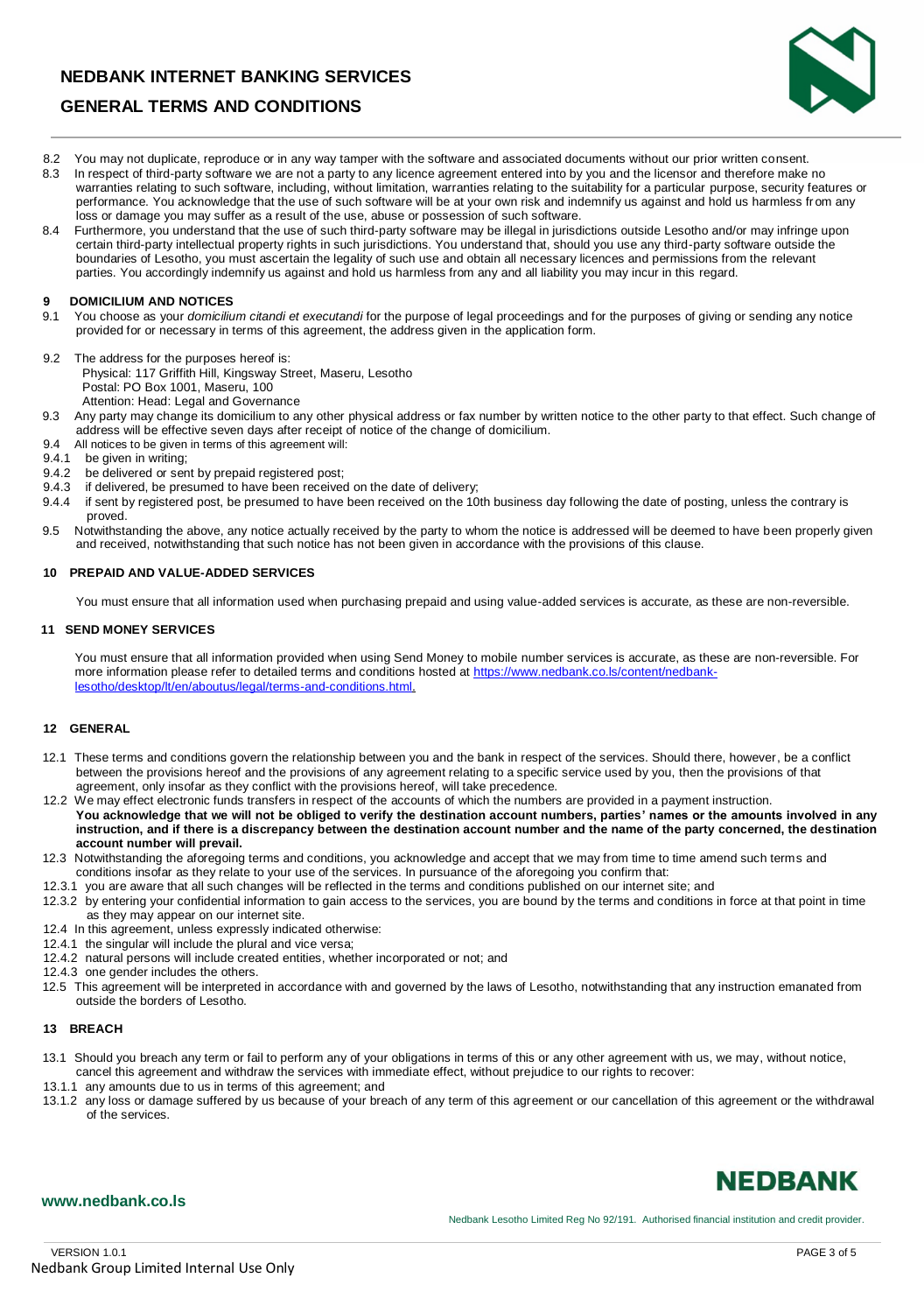### **NEDBANK INTERNET BANKING SERVICES**

### **GENERAL TERMS AND CONDITIONS**



### **14 DISPUTE**

- 14.1 Should any dispute arise at any time between us and you relating to any matter arising out of any use of the services, such dispute will be finally resolved by means of arbitration and by an arbitrator appointed jointly by the parties, or if no consensus can be reached on the identity of the arbitrator within seven business days after arbitration has been demanded, by an arbitrator appointed by the President of the Law Society of Lesotho. You agree that, in pursuance hereof, either you or us may demand that a dispute be referred to arbitration by giving written notice to that effect to the other party.
- 14.2 This clause does not preclude either party from obtaining urgent interim relief from a court with competent jurisdiction pending the decision of the arbitrator, nor does it preclude us, at our sole discretion, from instituting legal action in a court of competent jurisdiction. If we have to institute action against you for recovery of any debt or damages arising out of the operation of the services, you agree to pay all costs on the scale as between an attorney and own client (including collection commission and any other sundry charges). The arbitration referred to herein will be held at Maseru in the English language and will be held immediately with a view to be completed within 21 days after it is demanded. You irrevocably agree that the decision of the arbitrator in the arbitration proceedings:
- 14.2.1 will be final and binding on you;
- 14.2.2 will be carried into effect; and
- 14.2.3 may be made an order of court of competent jurisdiction.
- 14.3 The arbitrator will decide the matter submitted to him according to the applicable laws of Lesotho and the arbitrator may determine any aspect relating to the costs of the arbitration.
- 14.4 This clause 13 is severable from the rest of the terms and conditions and will remain valid and binding on you notwithstanding any cancellation of your electronic banking services with us or any discontinuation by us of any or all of the services.

#### **15 TERMINATION**

Notwithstanding anything contained above, either party may terminate the agreement at any time by giving such notice as may be required in respect of each service utilised, except that, in the event of any change in any law or the application thereof, which would prejudice us should we continue with the rendering of any service, we may terminate the agreement on 48 hours' written notice to you.

### **16 SPECIFIC TERMS AND CONDITIONS OF USE**

You must acquaint yourself with any specific terms and conditions of use that may exist in relation to any of the services and will be bound by such terms as though they formed part of this document.

### **17 CHEQUE DEPOSITS AND AVAILABLE BALANCE**

17.1 You acknowledge the following:

- 17.1.1 Cheque deposits may be reflected as 'Available Balance' before the cheques have been cleared, which may create the wrong impression that cash is available.
- 17.1.2 Withdrawals or payments against uncleared cheque deposits are done at your own risk and, should the cheque be stopped, returned or be unpaid in any other way, you will be liable for repayment of all amounts used.
- 17.1.3 Notwithstanding the 'Available Balance' indicator, you should verify the nature of all deposits (and especially those from unfamiliar sources) before withdrawals or payments are made.

### **18 FATCA POLICY**

The Foreign Account Tax Compliance Act ('FATCA') forms part of the agreement governing the bank-client relationship. FATCA is binding on the parties and you hereby agree to comply with and adhere thereto. Should there be any conflict or inconsistency between FATCA and these terms and conditions or any other agreement between you and us, the contents of FATCA will prevail.

### **19 SUSPENSION OF ACCOUNT**

If your account remains inactive or dormant for such period as we may determine, we reserve the right to impose such conditions in relation to the further operation of the account as we may determine at our sole and absolute discretion.

#### **20 WITHHOLDING TAX**

Amounts in your account (including any interest earned for a product) may be subject to withholding tax in accordance with the applicable laws.

### **21 BLOCKING ACCOUNTS/WITHHOLDING OF FUNDS**

We may, without prior notice to you, block any account (and later remove the block) at any time and/or withhold amounts in any account at any time, if required to do so by any relevant authority, law or pursuant to any agreements with any regulator or other authority, or in order to comply with our internal policies and/or any applicable order or sanction of an authority.

#### **22 CREDIT BUREAU**

You consent to our periodically checking and reporting your credit status with any registered credit bureau or credit reference agency. By doing so you consent to our disclosing such information as may be necessary or required to check and/or report your credit status in terms of the applicable laws.



### **www.nedbank.co.ls**